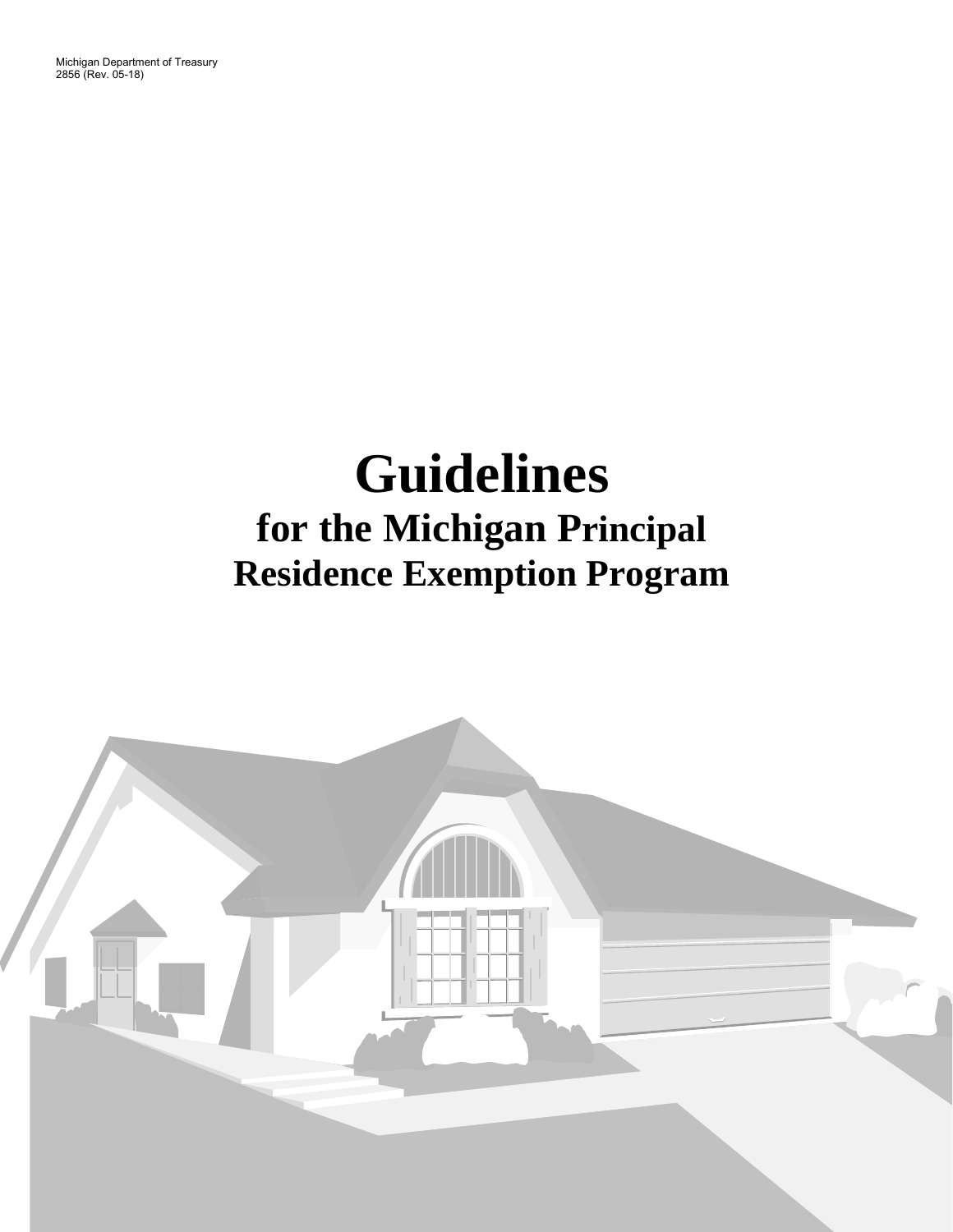# **Guidelines for the Michigan Principal Residence Exemption Program**

These guidelines are compiled questions and answers from the previous four volumes published. It amends outdated information and includes new information.

# **TABLE OF CONTENTS**

# **Chapter**

# Page

| 3              |
|----------------|
| $\overline{4}$ |
|                |
| 8              |
|                |
|                |
|                |
|                |
|                |
|                |
|                |
|                |
|                |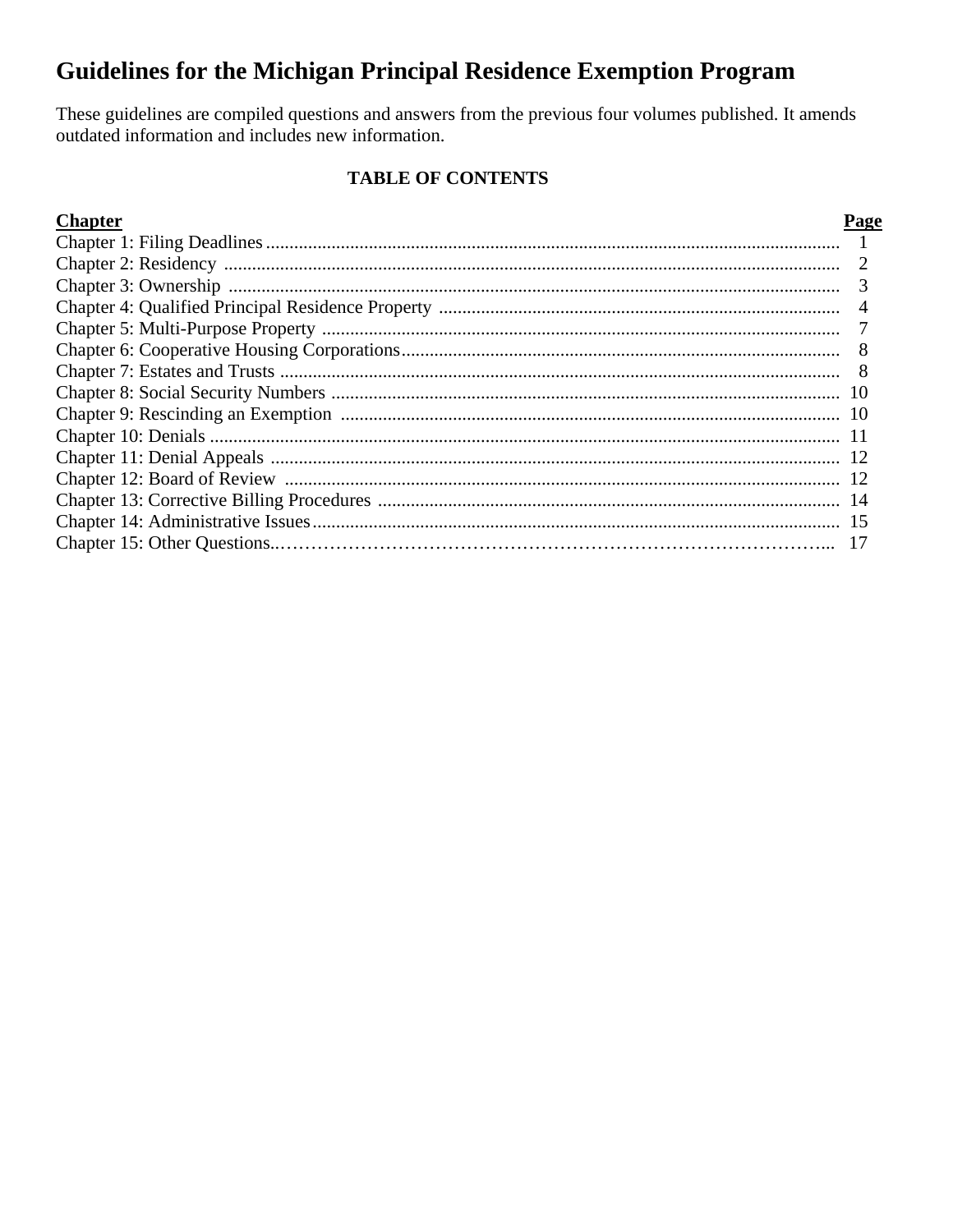# **Chapter 1. Filing Deadlines**

## **1. Is there a filing deadline to request a principal residence exemption?**

Yes. There are two deadlines by which a Principal Residence Exemption may be filed. The deadlines for a property owner to file a *Principal Residence Exemption (PRE) Affidavit* (Form 2368) for taxes are on or before June 1 or on or before November 1.

# **2. Where can I get a** *Principal Residence Exemption (PRE) Affidavit* **(Form 2368)?**

Form 2368 and other principal residence exemption forms should be available from your local assessor or at www.michigan.gov/PRE.

## **3. What year's taxes are affected by the principal residence exemption?**

A valid Form 2368 submitted to the local tax collecting unit on or before June 1 will reduce that year's summer and winter taxes and future years taxes as long as the property is owned and occupied as your principal residence. A valid Form 2368, submitted after June 1 but on or before November 1 will reduce that year's winter taxes and future year's taxes as long as the property is owned and occupied as your principal residence.

# **4. If I was eligible for the exemption on May 1st, but did not file timely, may I still file my claim?**

An owner who owned and occupied a principal residence on May 1 for taxes levied before January 1, 2012 for which the exemption was not on the tax roll may file an appeal with the July board of review or December board of review in the year for which the exemption was claimed or the immediately succeeding 3 years. For taxes levied after December 31, 2011, an owner who owned and occupied a principal residence on June 1 or November 1 for which the exemption was not on the tax roll may file an appeal with the July board of review or December board of review in the year for which the exemption was claimed or the immediately succeeding 3 years.

# **5. May an assessor deny an erroneous claim for a principal residence exemption?**

Yes. MCL 211.7cc(6) allows an assessor to deny a new or existing claim for a principal residence exemption if the assessor believes that the property for which an exemption is claimed is not owned or occupied as a principal residence of the person claiming the exemption. An assessor may deny a claim for a principal residence exemption for the current and three immediately preceding calendar years. An assessor should use the *Notice of Denial of Principal Residence Exemption (Local (City/Township))* (Form 2742) to deny a principal residence exemption. The principal residence exemption is removed by the assessor from the tax roll at the time the notice of denial is issued.

# **6. May a closing agent be held liable by a buyer or seller if the buyer is not granted a principal residence exemption because the closing agent did not provide the appropriate forms at closing, or did not submit their forms timely?**

No. Closing agents are required to provide an affidavit and rescind form at closing. However, MCL 211.7cc(18) provides that there is no legal course of action against the closing agent, by the buyer or the seller, if the agent fails to provide Form 2368, or fails to file the form with the local taxcollecting unit when requested to do so by the buyer or seller. Therefore, it is important for the seller and buyer to confirm that the appropriate forms have been received and acted upon by the assessor.

# **7. What are the qualifications to be able to appeal under MCL 211.7cc(18)?**

The sale must have taken place after December 31, closing statement preparer did not properly present Form 2368 or did not file the form with the local tax collecting unit if requested to do so. The buyers may appeal to the Department of Treasury within 30 days of their first notification that an exemption was not recorded.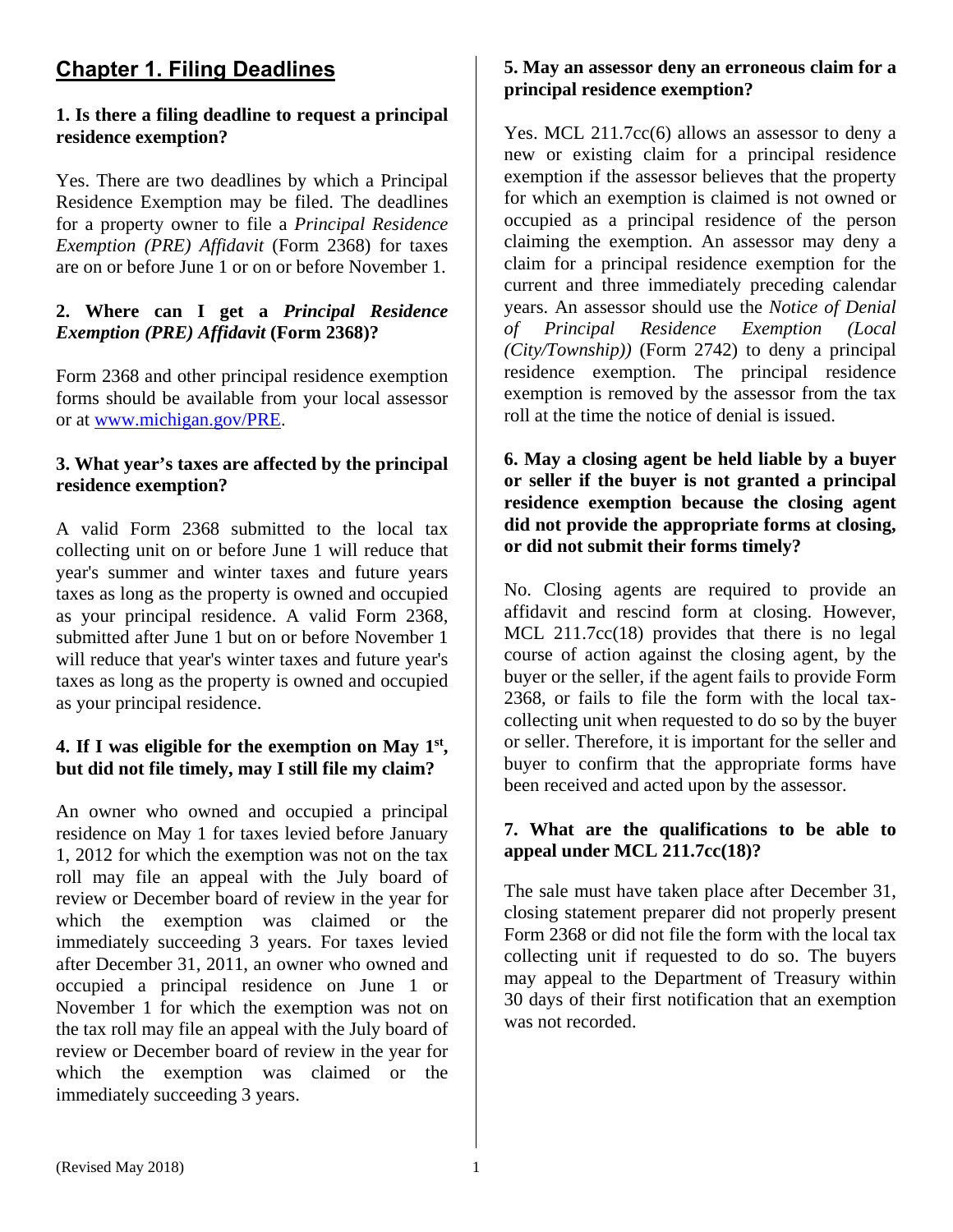# **8. What information must be submitted with a MCL 211.7cc(18) appeal?**

- A. Copy of warranty deed or land contract to verify ownership.
- B. Copy of driver license, voter registration, or other documents to verify occupancy.
- C. Completed Form 2368.
- D. A letter indicating what years you are appealing.

Mail the information to: Principal Residence Exemption Unit P.O. Box 30440 Lansing, MI 48909.

# **Chapter 2. Residency**

# **1. Who is a Michigan resident?**

You are a Michigan resident if Michigan is your permanent home. Your permanent home is the place you intend to return to whenever you go away. A temporary absence from Michigan, such as spending the winter in another state, does not make you a part-year resident.

# **2. What determines principal residence?**

Michigan law defines principal residence as the one place where a person has his or her true, fixed, and permanent home to which, whenever absent he or she intends to return and that shall continue as a principal residence until another principal residence is established. In order to verify a person's claim that a particular property is a principal residence, the Department of Treasury will accept various documents that, taken together, establish that the person or persons filing the claim occupy the property as a principal residence. Examples include driver's license, voter registration card, cancelled checks listing the property address, statements such as medical, bank or charge accounts, income tax records indicating the mailing address and insurance policies. No one of these factors taken alone is controlling over any other factor.

## **3. I own two homes in Michigan. For which home do I claim exemption?**

(Revised May 2018) 2 Claim the exemption for the home you occupy as

your principal residence (*see the tests in #2 of this section*).

# **4. I have a home in Michigan and one in another state. May I claim an exemption on my Michigan home?**

You may claim the principal residence exemption if you meet all of the criteria below:

- A. You are a resident of the State of Michigan (*see #1of this section*).
- B. You own and occupy the home as your principal residence (*see #2 of this section*).
- C. Neither you, nor your spouse if you file a joint income tax return, receive an exemption, deduction, or credit substantially similar to the Michigan principal residence exemption on property you own in another state.
- D. You have not filed a non-resident Michigan income tax return.
- E. You have not filed a tax return as a resident of another state.

# **5. I own property in Michigan, but moved to another state and have established residency there. May I still claim my Michigan home?**

No. Only Michigan residents are eligible for this exemption. If you wish to re-establish Michigan residency in order to claim this exemption, you must do so before the filing deadlines. Reestablishing your residency would include such things as registering to vote in the township or city where your home is located; registering your vehicle in Michigan; and getting a Michigan driver's license or a Michigan personal identification card. As a Michigan resident you may be liable for Michigan income taxes.

## **6. I temporarily work and live outside Michigan (e.g. teaching sabbatical, military assignment), but remain a Michigan resident and own a home in Michigan. May I claim an exemption on my Michigan home?**

Yes, if you intend to return to the property as a principal residence and do not rent the home to another person.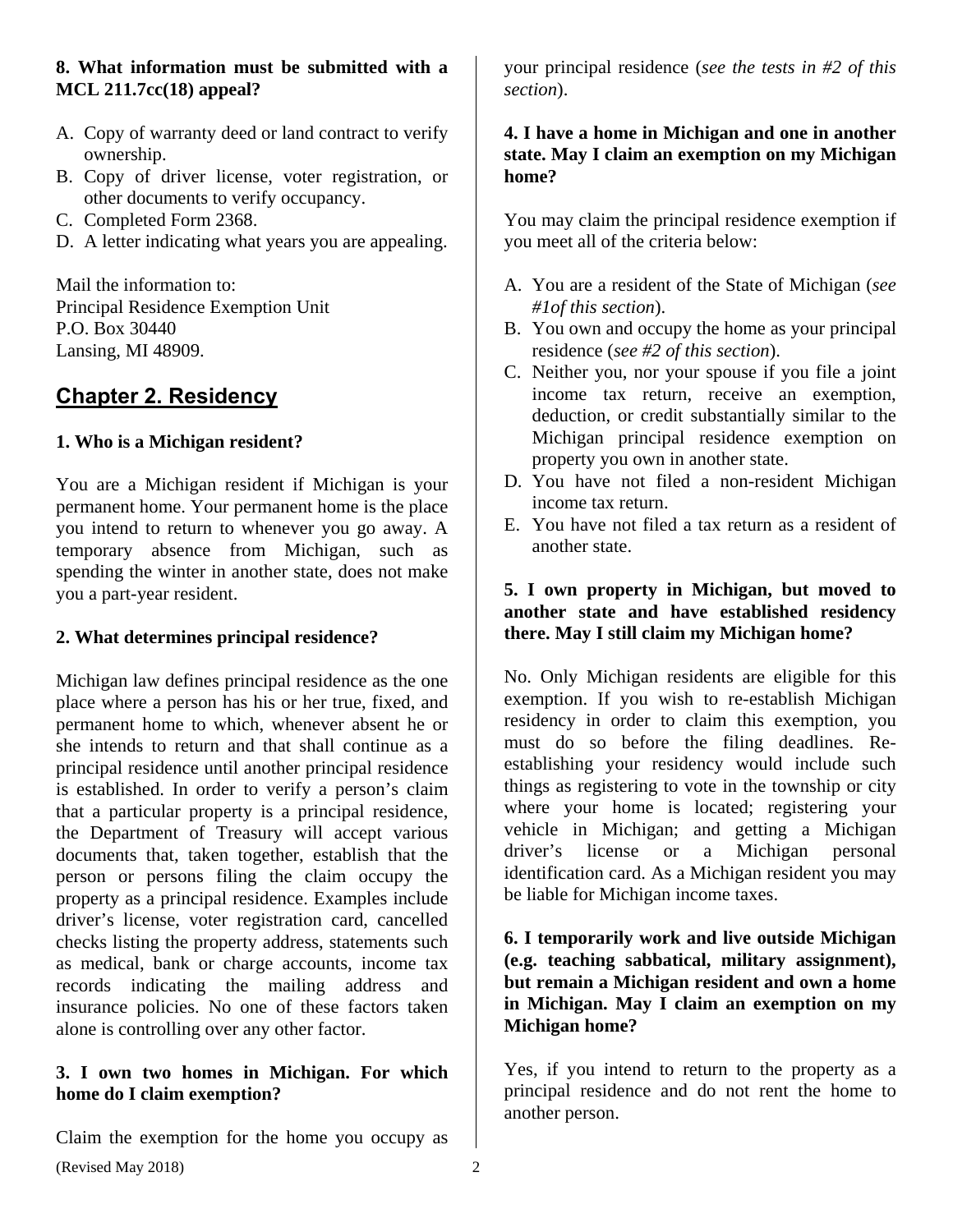# **Chapter 3. Ownership**

# **1. May renters file for this exemption?**

No. You must own your principal residence to claim an exemption on it.

# **2. My children co-own my home. Do they also have to sign the affidavit even though they don't live with me?**

No. Only co-owners who occupy the home as their principal residence should be listed on the affidavit and sign it. If your children also own and occupy their own home they may file a claim for their principal residence, not yours.

# **3. My children own my home, but I hold a life estate. May I claim the exemption?**

Yes. Complete Form 2368 using your name, address, social security number and signature. Your children should not sign Form 2368*.* 

#### **4. I own my home but rent an apartment closer to my work. My apartment address is where I'm registered to vote and is the address on my driver's license. May I still claim my home?**

No. Your apartment is considered your principal residence, because you vote in the township where the apartment is located and the apartment is the address on your driver's license.

## **5. I purchased my principal residence on a land contract. May I claim the exemption?**

Yes. Complete Form 2368 using your name, address, social security number and signature, not the information of the land contract holder.

## **6. I am leasing my home with an option to buy. May I claim my home?**

No. Leasing with an option to buy is considered a rental agreement so the home is ineligible. Once you exercise the option to buy, you may claim an exemption.

**7. I am a senior citizen living in my home. I sold my home to my daughter and did not keep a life estate, but we have a verbal agreement that I may remain here until I die or choose to leave. May I claim my home?** 

No. Any ownership interest must be in writing to be valid. For principal residence exemption purposes, a notarized or recorded agreement helps ensure that the ownership interest was timely created and not predated following an audit of a person's principal residence exemption. However, by law, the agreement does not need to be notarized or recorded.

**8. My sister and I each own and occupy a separate home on the same parcel of property, which we co-own. May we claim an exemption for both homes?** 

Yes. If the values of the homes are equal, you would each be entitled to a 50% exemption.

# **9. The owners of a property deeded their home to an LLC that they own. They still occupy the home. Are they entitled to a principal residence exemption?**

No. MCL 211.7cc states that the owner of property may be entitled to a principal residence exemption. MCL 211.7dd defines an owner as a "person" except in specifically identified exceptions. It further defines person as an individual for purposes of MCL 211.7cc. The LLC owns the home, the individual owns the LLC, and therefore the property does not qualify for a principal residence exemption.

# **10. I am building a home on property I lease. Am I entitled to a principal residence exemption?**

Yes, once the house is completed and you move in. You are only entitled to a principal residence exemption on the house; the value of the land must be computed separately from the house.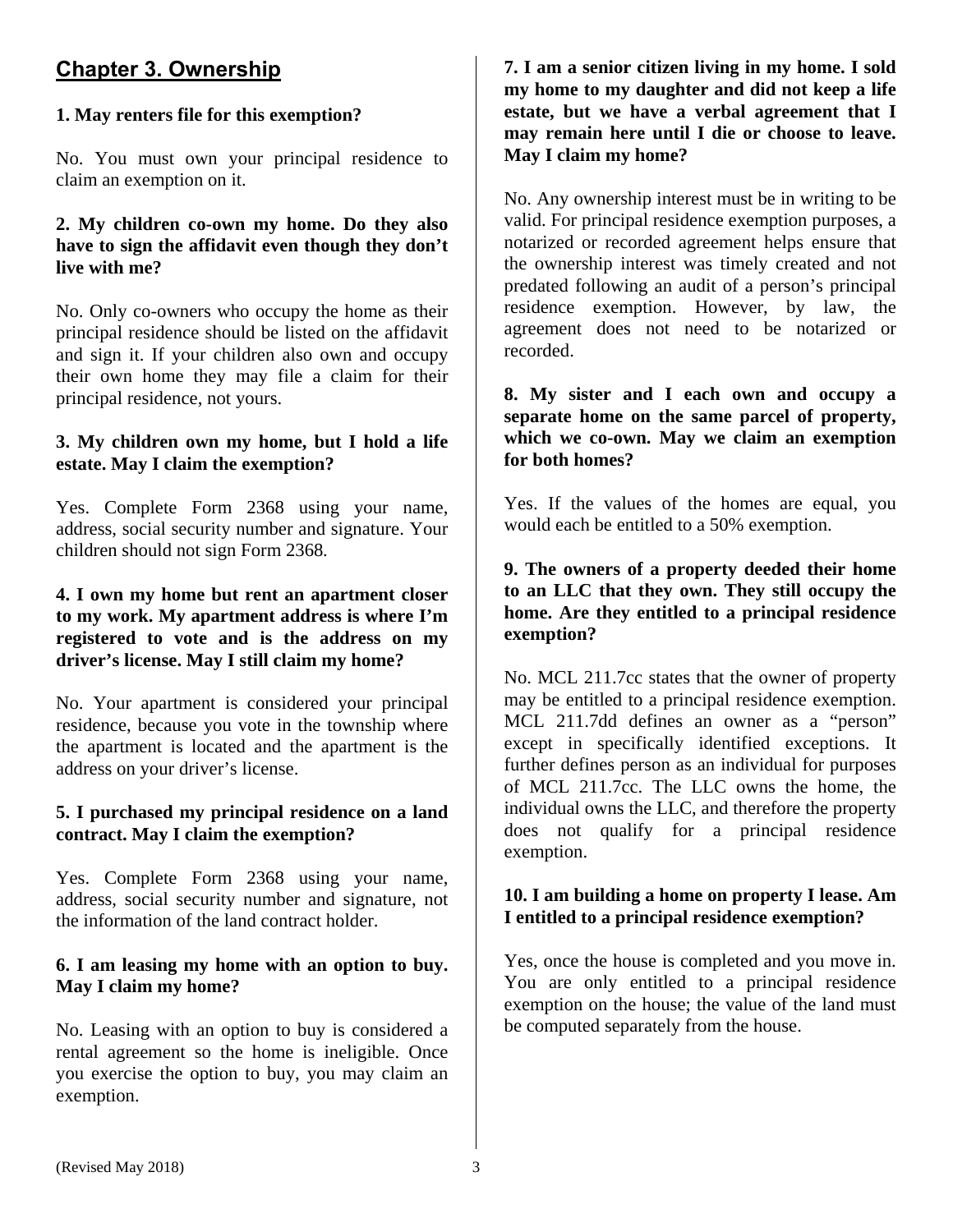# **Chapter 4. Qualified Principal Residence Property**

# **1. I have moved several times in the last year. Which home do I claim?**

You should claim the exemption on the property you own and occupy as your principal residence on the date you file the affidavit.

#### **2. My home is on a 40-acre parcel classified as residential. Are all 40 acres eligible for exemption?**

Yes. Your principal residence includes the entire parcel that your home sits on, *unless you rent part of the land to another person or it is used for business purposes.* 

## **3. I have a rural home on a 20-acre parcel. My home is classified as residential property. I also own the adjoining 80-acre residential parcel that is unoccupied. What may I claim?**

You may claim an exemption on both parcels. The 80-acre parcel is unoccupied, classified as residential, and is contiguous to the parcel that is your principal residence, so you are eligible for the exemption on both properties.

#### **4. Is it possible to receive an exemption on more than one home?**

Yes, but only for a limited period of time. If you owned and occupied a new principal residence on or before June 1 or November 1 and timely filed Form 2368, you are entitled to a PRE for that year's summer and/or winter taxes. When you timely rescind the exemption on your old property, it will not take effect until December 31st of the year the rescind is filed. In addition, MCL 211.7cc(5), allows an owner to retain a principal residence exemption on property previously exempt as that owner's principal residence for up to three years if that property is not occupied, is for sale, is not leased, and is not used for any business or commercial purpose by filing a *Conditional Rescission of a Principal Residence Exemption* (Form 4640).

**5. I own the lot adjoining and contiguous to my home. It has a different property identification number than the parcel on which my principal residence is located. May I also claim an exemption on this property?** 

You may claim an exemption on this property as long as the property claimed is adjoining or contiguous to your home. It must also be classified residential or timber cutover and be unoccupied. A road does not break contiguity. File a Form 2368 for each parcel.

## **6. I own two adjoining parcels and my house is built on both parcels. May I claim both parcels?**

Yes.

# **7. I own the parcel adjoining to my home. There is a home on the adjoining parcel that I rent out. May I claim an exemption on this parcel?**

No. The property does not qualify for a principal residence exemption because it is not unoccupied. A property is not unoccupied if it contains a habitable dwelling.

**8. A taxpayer owns a residential lot next to a principal residence. The lot has garage and guesthouse. The guesthouse is only used by his family. What percent exemption would that parcel qualify for, and why?** 

0%. A guesthouse is a habitable dwelling. Therefore, the property is not considered unoccupied.

**9. I own and occupy my home and I am filing an exemption claim for that home. I also own a contiguous piece of property with a home on it that my children occupy. May I also claim that home?** 

No. Only your principal residence may be claimed, even if your children do not pay rent.

**10. What must be the classification of an unoccupied, contiguous or adjacent property to my principal residence that I own in order to qualify for a principal residence exemption?**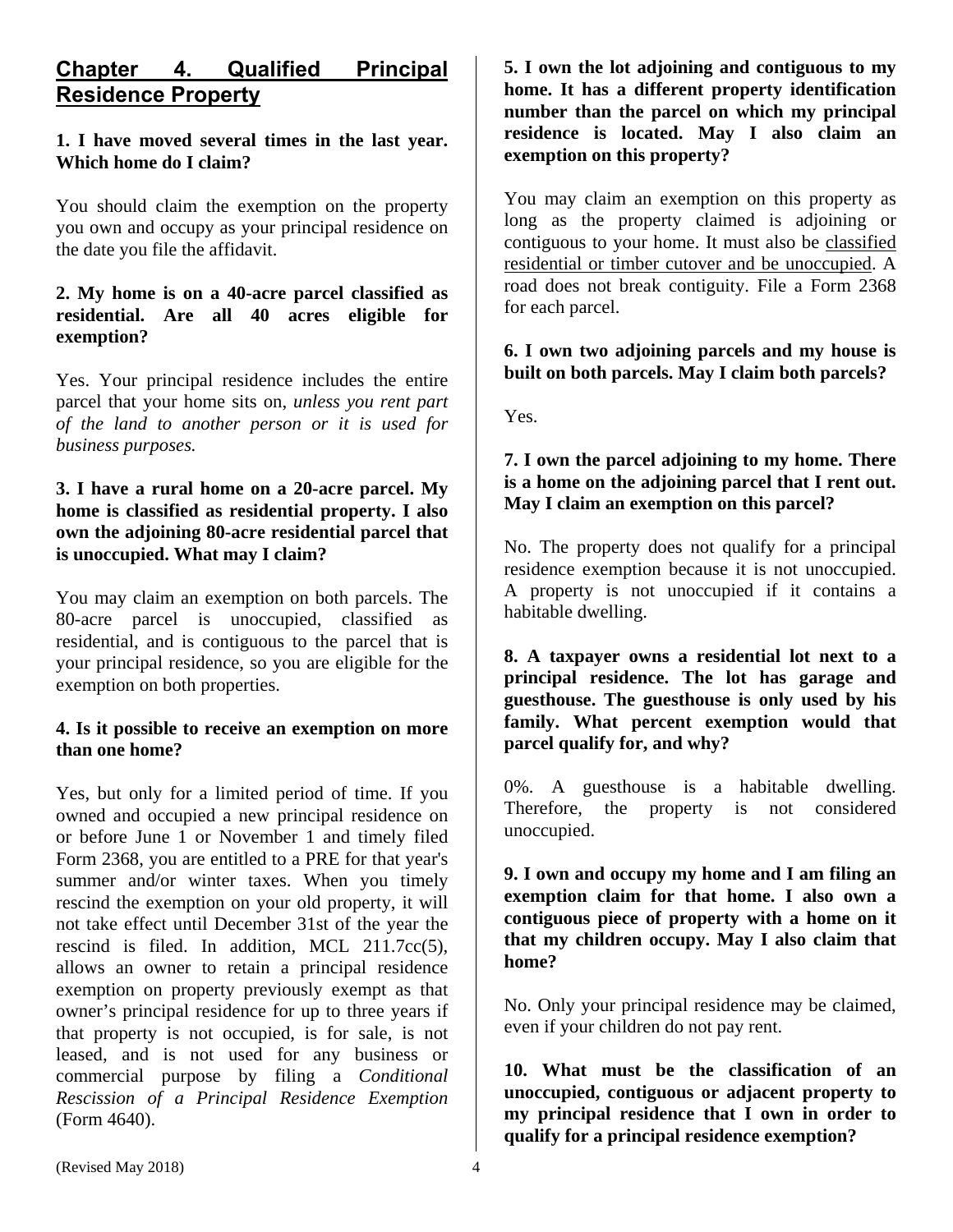It must be classified as either residential or timber cutover.

**11. My spouse and I each own and occupy separate homes. We file our Federal and State tax returns as married filing separately. May we each claim our home?** 

Yes. Spouses who maintain separate principal residences may each claim his or her principal residence unless they file a joint Federal and State income tax return.

**12. My home is in a licensed trailer park. My garage and shed are taxable. May I claim this exemption for the garage and shed?** 

Yes.

# **13. How must a taxpayer's home be classified to qualify for exemption?**

A home can be any classification as long as the taxpayer owns and occupies it as their principal residence.

#### **14. I live in a nursing home, an assisted living facility, or another location solely for purposes of convalescence but still maintain my home. May I retain an exemption on the home I own?**

In accordance with MCL  $211.7cc(5)$ , an owner who previously occupied the property as his or her principal residence but presently resides in a nursing home, an assisted living facility, or another location solely for purposes of convalescence, may retain the exemption if he or she manifested an intent to return to the property by *satisfying all of the following conditions:*

a). The owner continues to own the property while residing in the nursing home, assisted living facility, or other location;

b). The owner has not established a new principal residence;

c). The owner maintains or provides for the maintenance of the property while residing in the nursing home or assisted living facility; and

d). The property is not leased and is not used for any business or commercial purpose.

**15. I live in a nursing home or an assisted living facility and still maintain a home which is not rented. I do not expect to return to the home. Am I still entitled to a principal residence exemption on my home?** 

No, because there is no expectation to return to your former residence.

**16. I own a condominium and a boat slip, which have separate property identification numbers. The common area for my condo adjoins the common area of my boat slip. May I claim an exemption for the boat slip?** 

No. You do not own and occupy the common areas of your condominium. Therefore, the boat slip would not qualify.

## **17. If a person is in a nursing home and claims a property tax credit on the nursing home, are they still entitled to claim a principal residence exemption?**

No. A person may have only one principal residence. Both the income tax credit and the property tax exemption are based on the taxpayer's principal residence. Therefore, if the taxpayer claims one the other cannot be claimed.

#### **18. A person owns a property with two dwellings on it; the second dwelling has water service but no kitchen or bathroom. Should the exemption be prorated?**

Yes. If both structures are assessed as dwellings, the exemption must be prorated based on the portion of the taxable value of the property used as the principal residence.

## **19. An owner has an attached garage with an upper level that was used for storage. The owner converted the storage space to an apartment. Is the owner still entitled to an exemption?**

Yes, but not a 100% exemption. The owner is only entitled to that portion of the taxable value of the property used as the principal residence of that owner.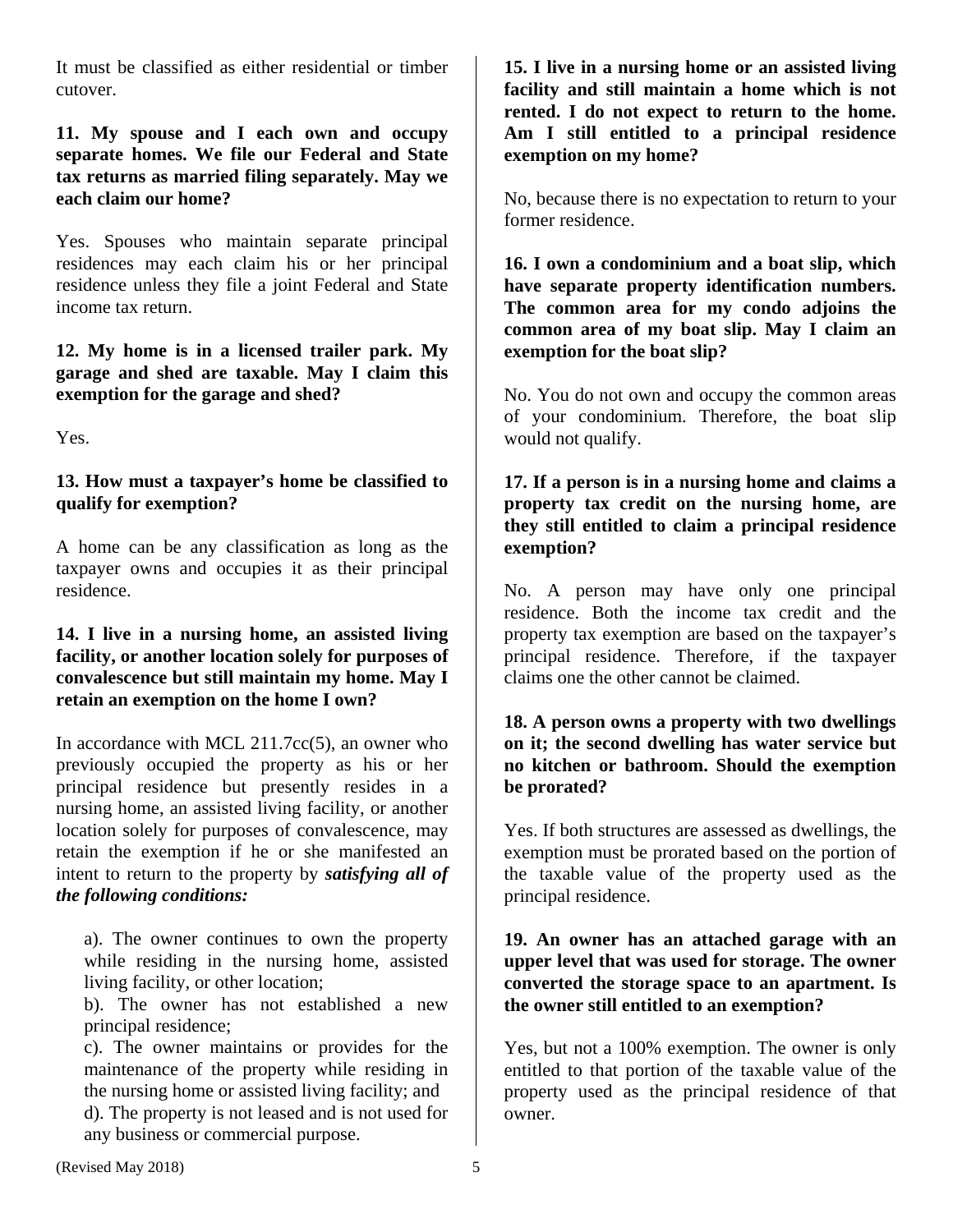**20. An owner owns property in a resort/lake area. The owner occupies the home the majority of the year but rents it out during the summer and takes an apartment in town. Is the owner entitled to a 100% principal residence exemption, a reduced exemption, or no exemption?** 

Michigan law does not make any provision for granting a partial exemption based on the percentage of the year that the owner occupied the home as a principal residence. Federal law allows an owner to rent their principal residence for less than 15 days during a calendar year without declaring it as a rental property on their tax return. An owner that would be required to declare rental income on their home is not entitled to a principal residence exemption on that property. Therefore, if an owner rents his property for more than 14 days a year, the property is not entitled to a principal residence exemption.

# **21. Does contiguous mean that there must be a common boundary, or can contiguous touch contiguous?**

A. Contiguous may touch contiguous. In the diagram below, if the owner of Lot A owns both Lot B and Lot C, and Lot A is qualified for a principal residence exemption, and both lots B and C are classified residential or timber cutover and unoccupied (unoccupied means no habitable dwelling) then Lot C is contiguous to Lot A through Lot B.

Diagram I

| Lot A | Lot B | Lot C |
|-------|-------|-------|
| Home  |       |       |
|       |       |       |

B. If Lot B is not classified as residential or timber cutover, or if B has a habitable dwelling, then Lot B does not qualify and Lot C would no longer be contiguous and would not qualify.

**22. In the diagram below, Lot A is a qualified principal residence exemption property. Lot B is owned by the owner of Lot A and is classified** 

# **residential, and the building is assessed as a garage. Is Lot B eligible for an exemption under the rules of contiguity?**

Yes. Contiguity is not broken by a road, a right of way, or property purchased or taken under condemnation proceedings by a public utility for power transmission lines if the two parcels separated by the purchased or condemned property were a single parcel prior to the sale or condemnation. See example below.

Diagram II



**23. In Diagram II, Lot B be is contiguous to Lot A. Would the owner qualify for exemption if there were an apartment in the garage?** 

No. The property would not be considered unoccupied.

**24. Is a contiguous parcel considered eligible for a principal residence exemption if it has a residence on it that is only being used for storage?** 

If the only use of the structure on the property is for storage purposes and the structure is not habitable, the taxpayer may qualify for a principal residence exemption. The taxpayer has the burden to show that the property is unoccupied.

**25. My wife and I own two homes in Michigan; our main home in southeastern Michigan and a cottage up north. In March 2004, we decided to put the southeastern Michigan home up for sale and live at our cottage up north. We listed the house with a realtor, rescinded the principal residence exemption on the house, and moved to our cottage. We requested, and received, a principal residence exemption on our cottage. We have not been able to sell our other home**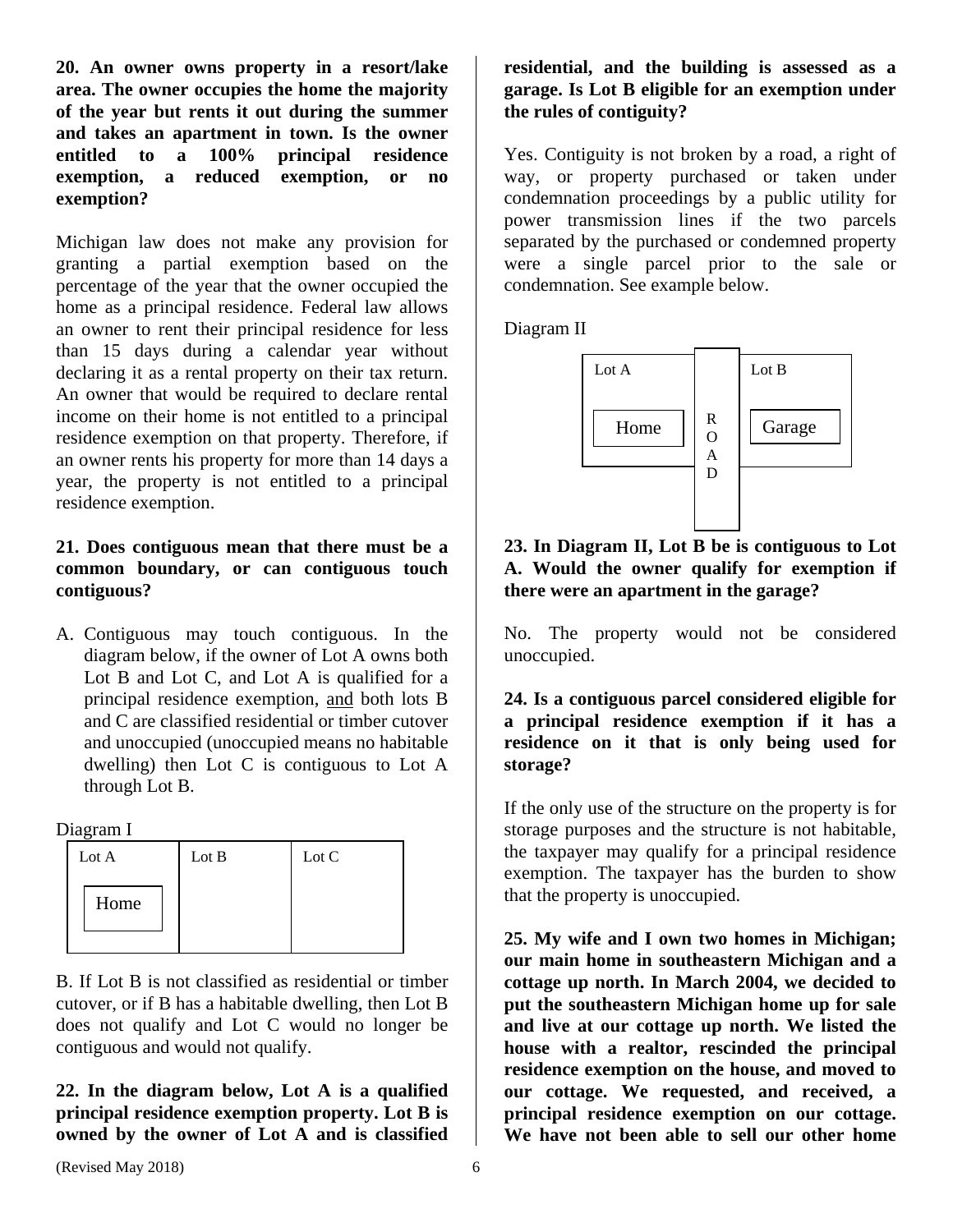**and plan to move back there in March of 2005. Can we rescind the exemption on our cottage, and reclaim the exemption on our other home in 2005?** 

No. MCL 211.7cc(2)(e) prohibits the reclaiming of rescinded exemptions when property ownership has not changed, and either of the following conditions are met:

- A. That person has claimed an exemption under this section for any other property for that tax year.
- B. That person has rescinded an exemption under this section on other property, which exemption remains in effect for that tax year, and there has not been a transfer of ownership of that property.

Therefore, you are not eligible for a principal residence exemption on your southeastern Michigan home in 2005 since the principal residence exemption you were granted on your cottage remains in effect until December 31, 2005.

**26. My wife and I own our home in southern Michigan and we own a cottage up north. Because of the high price of lake front property, our cottage is now worth more than our home. Can we transfer our principal residence exemption to the cottage? We would still only be claiming one exemption.** 

No. The principal residence exemption only applies to the property you own and occupy as your principal residence**.** 

# **Chapter 5. Multi-Purpose Property**

**1. I live in part of my home and operate a business in another part. May I claim an exemption?**

Yes, you may claim a partial exemption even if the property is classified commercial, but only on the portion that is owned and occupied as your principal residence. Complete line 12 of Form 2368.

# **2. I provide childcare in my home. Do I need to complete line 12 of the** *Principal Residence Exemption (PRE) Affidavit* **(Form 2368)?**

No. You may claim your entire home as a principal residence. This also applies to owners that provide care to foster children.

# **3. I rent a room in my home to a boarder. May I still claim an exemption?**

Yes. If more than 50 % of your home is used as your principal residence, you may claim an exemption for your entire home. If you use 50 percent or less of your home as a principal residence, enter the percentage of your home that you occupy on line 12 of Form 2368.

# **4. My mother lives in my home in a separate area, but does not pay rent. Is her living area part of my principal residence?**

If your mother's area has a separate entrance and does not have an adjoining entrance to your living area, then her living area is not part of your principal residence and is not eligible for this exemption. If there is a common entrance, question 3 applies.

# **5. I own a duplex and live in one unit. My father lives in the other unit, but does not pay rent. May I claim an exemption on both units?**

No. You may claim an exemption only on the unit you occupy as your principal residence even if there is an adjoining entrance between the units. Complete line 12 of Form 2368.

# **6. I own a duplex and occupy both halves; can I get a 100% principal residence exemption?**

No. A duplex is assessed as a multiple unit dwelling. An owner may occupy part or the entire dwelling but is only entitled to an exemption on one unit. A duplex, or any other multiple-unit dwelling, is assumed to have the additional units for the purpose of renting or leasing them out. It is a business property. Because one unit of the duplex, or one or more units in a multiple unit dwelling is unoccupied, does not change the essential nature of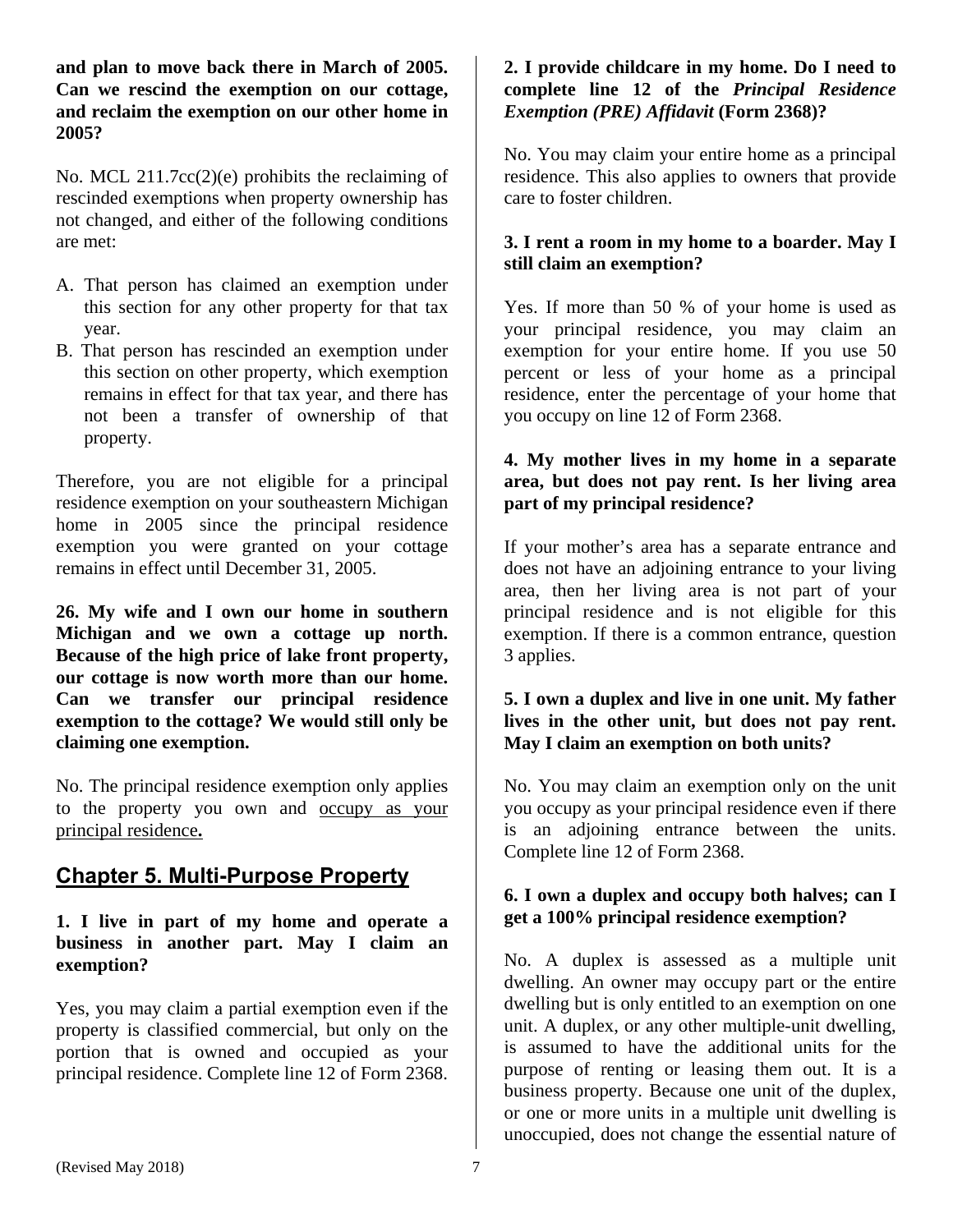the dwelling. If an owner is using both units of a duplex as a personal principal residence, then the owner needs to get the dwelling reclassified as a single-family dwelling in order to be eligible for a 100% principal residence exemption.

# **7. If there are two separately owned homes on the same parcel, not split, which gets the exemption?**

If one of the owners was also the owner of the parcel, that owner would be entitled to a partial exemption based on the portion of the property he or she occupied as their principal residence. The owner of the other home would not be entitled to an exemption. If both owners were on the deed, then each would be entitled to partial exemption, based on the relative values of the dwellings. The combined exemption should total 100%.

# **8. If a house is 60% owner occupied, and 40% tenant occupied, what percentage is allowed?**

A single-family dwelling used as the principal residence of the owner, where less than 50% of the total square footage is rented as the principal residence of the tenant, is entitled to a 100% exemption.

## **9. I own an 8-unit apartment building classified as commercial property and one unit is my principal residence. May I claim an exemption on my unit?**

Yes. Complete line 12 on Form 2368.

# **10. I operate a bed and breakfast. May I claim a principal residence exemption?**

The owner is entitled to a portion of the principal residence exemption based upon the square footage of the property used exclusively as that owner's

principal residence and 50% of the square footage of the property's common areas.

# **Chapter 6. Cooperative Housing Corporations**

# **1. I am a shareholder in a cooperative housing corporation. May I claim the exemption?**

Shareholders in a cooperative housing corporation may qualify for the principal residence exemption. Your claim should be filed with the cooperative. The cooperative must then compile information and file an affidavit with the local assessing unit.

# **2. Is a cooperative housing corporation eligible for the principal residence exemption? What must be filed?**

A cooperative housing corporation is entitled to a full or partial exemption. They must file the following:

- A. Form 2368.
- B. A statement of the total number of units owned by the cooperative housing corporation and occupied as the principal residence of a tenant stockholder.
- C. A list that includes the name, address, and social security number of each tenant stockholder of the cooperative housing corporation occupying a unit in the cooperative housing corporation as his or her principal residence.
- D. A statement of the total number of units of the cooperative housing corporation on which an exemption under this section was claimed and that were transferred in the tax year immediately preceding the tax year in which the filing under this section was made.

# **Chapter 7. Estates and Trusts**

**1. If a home has been placed in a grantor trust, who should sign the** *Principal Residence Exemption (PRE) Affidavit***, (Form 2368)?** 

The grantor is considered the owner and should sign Form 2368.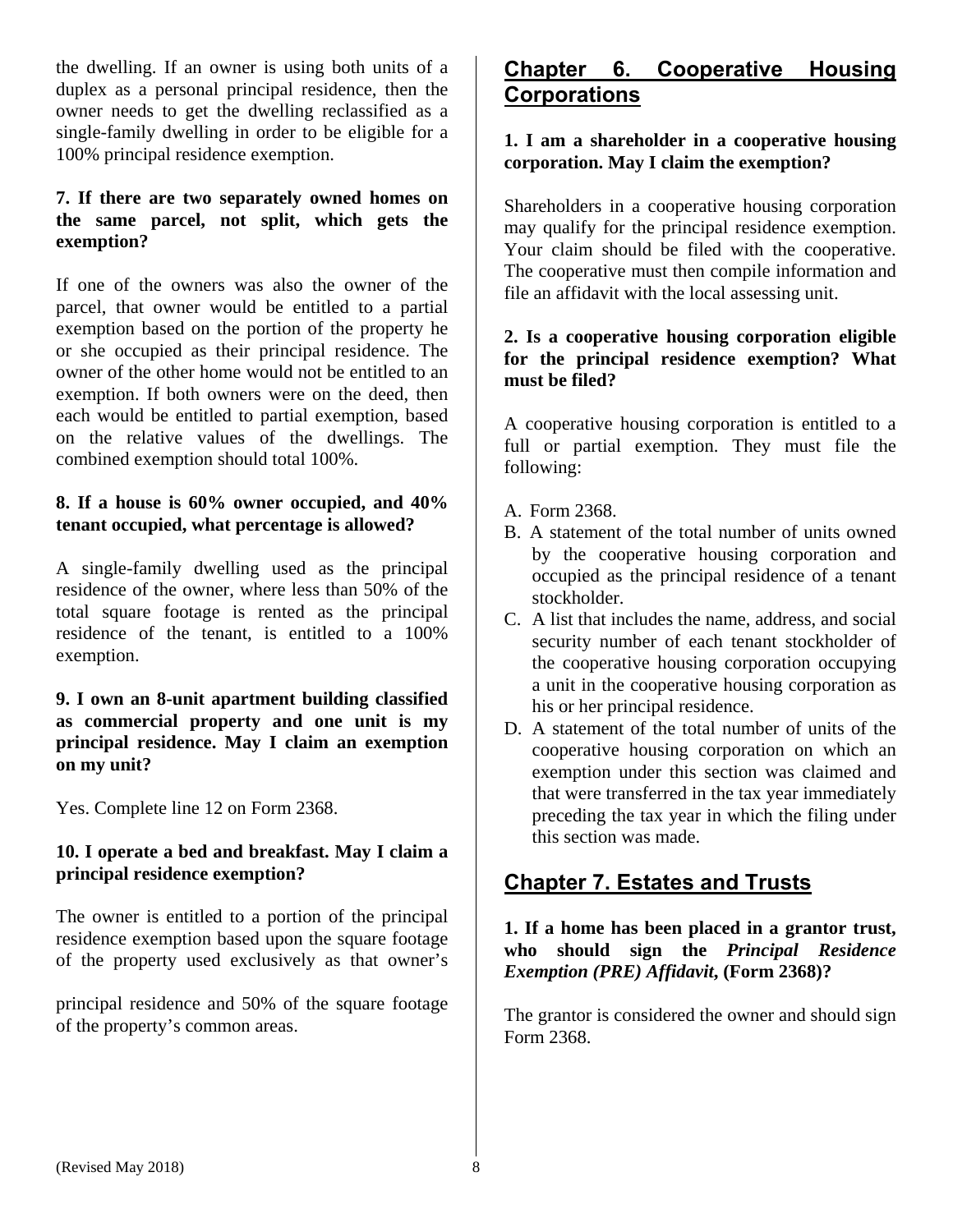# **2. What if the grantor is unable to sign Form 2368?**

The trustee may sign on the grantor's behalf. Complete the form using the grantor's name and social security number.

#### **3. As the beneficiary of a trust, when are you considered eligible for a principal residence exemption?**

Upon the death of the grantor of the trust, provided you occupy the property as your principal residence.

#### **4. The deceased owner of the principal residence had a will specifying that the person who was occupying the principal residence was to inherit it. May the beneficiary claim an exemption?**

Yes, the beneficiary must file Form 2368. For purposes of the exemption, the beneficiary is considered the owner upon the death of previous owner.

**5. The owner of the principal residence died before the filing date without a will, but had only one heir who occupies the home as his/her principal residence. May the beneficiary claim an exemption?** 

Yes, see question 4 of this section.

**6. The owner of the principal residence died. Before his/her death, the owner placed the property in a revocable trust that specified that the surviving spouse was a life beneficiary. The surviving spouse occupies the home as a principal residence. Can he/she claim the exemption?** 

Yes. Upon the death of the grantor of the trust, the life beneficiary is considered the owner of the home and may claim a principal residence exemption on the property.

**7. The surviving spouse is the life beneficiary of a decedent who died. The decedent transferred the home to the trust before death. The surviving spouse lives in another state and one of the adult** 

# **children of the decedent who lived with the decedent continues to occupy the home. May the occupant claim the exemption?**

No. Since the owner of the home, the life beneficiary, does not occupy the home as a principal residence, neither the owner nor the occupant may claim an exemption.

**8. A trust agreement gives the trustee discretion to distribute the home to any of the beneficiaries or to sell the home and distribute the proceeds to the beneficiaries. One of the beneficiaries occupies the home as a principal residence and continues to live there while the home is being sold by the trust. May the beneficiary/occupant claim an exemption?** 

Yes, see question 3 of this section.

**9. The decedent co-owned the home, but the decedent's interest was placed in a revocable trust, which is now irrevocable. The surviving joint owner continues to occupy the home, but is not one of the decedent's beneficiaries. May the surviving joint owner file an exemption?** 

Yes. Since the surviving joint owner co-owns and occupies the property, he or she may claim an exemption.

**10. A trust was created by a decedent's death before the filing deadline. Three properties were transferred to the trust. Two of the children are life beneficiaries and occupy the homes they inherited. The third home is unoccupied and is being sold. May the trustee file a claim for the home, which is for sale, on behalf of the trust?** 

No. The trust cannot occupy the home as a principal residence. The life beneficiaries may claim their respective home, which they occupy as their principal residences.

**11. I have placed property in an irrevocable, qualified personal residence trust. The property will be my children's in 20 years. The property is my principal residence. May I claim a principal residence exemption on this property?**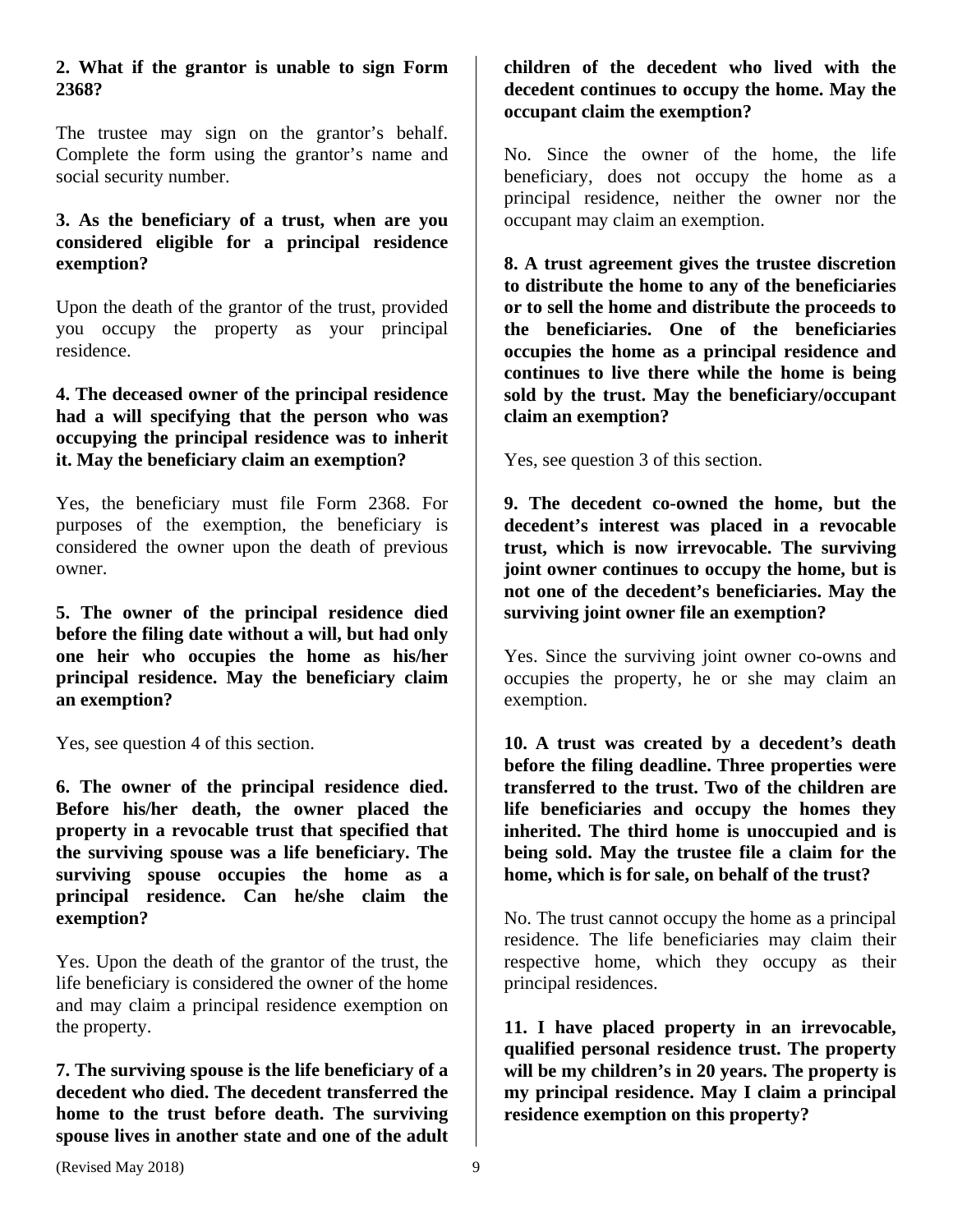Yes. The Internal Revenue Service allows individuals to place their personal residences in a qualified personal residence trust. The individual (grantor) must continue to occupy the property as a personal residence.

As long as the home is the grantor's principal residence on the date Form 2368 is filed, the grantor may claim an exemption.

**12**. **A person that qualified for a principal residence exemption, but did not file, dies. Can the estate file on the owner's behalf to recoup taxes for prior years?** 

Yes.

# **Chapter 8. Social Security Numbers**

# **1. Can the State of Michigan require my social security number? Will it be kept confidential?**

The Department of Treasury has the legal authority to use social security numbers for tax purposes. Federal law prohibits the state or local governmental units from releasing a social security number to unauthorized persons. Local governmental units may not use social security numbers for any purpose other than to administer the principal residence exemption.

## **2. Will I receive the principal residence exemption if I do not enter my social security number?**

The Department of Treasury may deny a claim if an owner refuses to provide his or her social security number on written request from the Department of Treasury.

# **Chapter 9. Rescinding an Exemption**

# **1. What is a rescission? When is the exemption removed from the tax roll?**

The parcel qualified for exemption but has now been sold or the use of the property has changed. The exemption is removed from the tax roll on December 31 of the year in which the change or sale took place.

# **2. When I file an exemption on my new residence, what happens to the exemption on the residence I sold?**

The exemption remains in effect until December 31 of the year you no longer own or occupy as a principal residence. You must rescind your exemption within 90 days of the date you no longer either own *or* occupy the property as your principal residence, whichever comes first.

**3. Treasury notified the assessor to deny an exemption because a rescind was not filed; however, a** *Principal Residence Exemption (PRE) Affidavit* **(Form 2368) is on file for the purchaser. Does the assessor have to deny the exemption?** 

No. If a valid affidavit is on file from the current owner, do not deny the exemption.

# **4. What happens if a lender foreclosed on a mortgage?**

Although the owner/mortgagor is considered an owner through the redemption period, the PRE does not automatically remain on the property until the redemption period ends. The owner/mortgagor must continue to occupy the property as a principal residence during the redemption period to continue to qualify for the PRE. If the owner/mortgagor no longer occupies the property as a principal residence during the redemption period, a *Request to Rescind Principal Residence Exemption* (Form 2602) must be filed and the PRE would be removed on December 31st in the year in which the property is no longer occupied by the owner/mortgagor as a principal residence.

# **5. I am moving into a new home and converting my current home to a rental property in November. Do I have to rescind the exemption on my current home?**

Yes, within 90 days of moving. The exemption will remain in place until December  $31<sup>st</sup>$  of the year that the use was changed from your principal residence to a rental property.

 $(Revised May 2018)$  10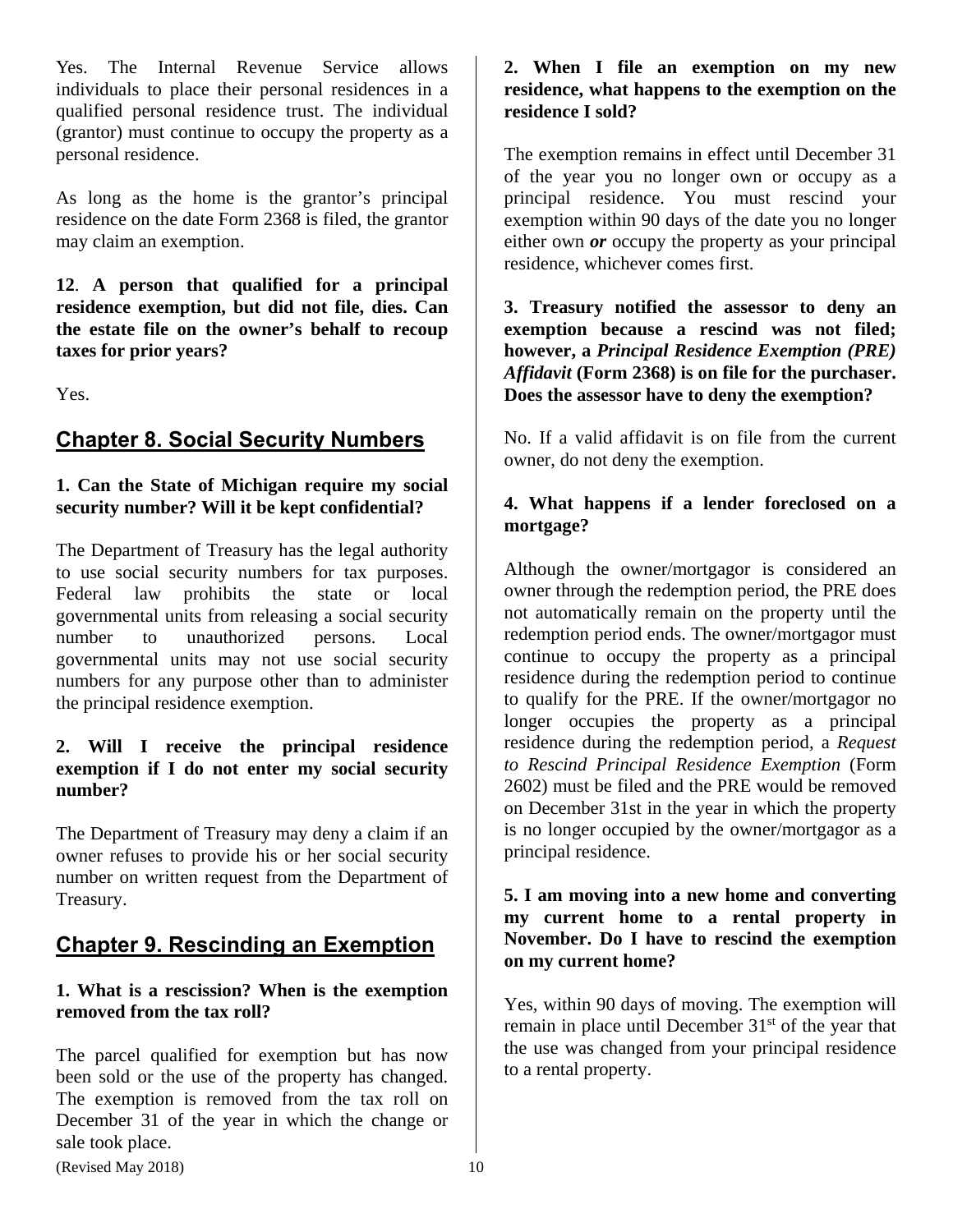## **6. Treasury may assess a \$5.00 per day penalty for failure to rescind an exemption. Is this penalty optional and who will enforce it?**

Under MCL 211.7cc(5), as amended, the Department of Treasury may assess \$5.00 per day penalty up to \$200.00. This penalty applies to transfers or changes of use that occurred on or after October 1, 1994. The Department of Treasury may waive the penalty under certain circumstances.

# **7. When a divorce occurs, do new principal residence exemption forms have to be filed?**

As long as one of the owners still occupies the home as their principal residence, and the original affidavit was filed jointly, the property will still qualify. The owner who no longer owns the property should file a rescission form using their information.

# **Chapter 10. Denials**

# **1. What years may be denied using a Notice of Denial (Form 2742 or 4075)?**

Counties that have opted-in with the Department of Treasury and local units may issue denials for the current year and three immediately preceding years.

## **2. Is the exemption removed from the tax roll at the time the notice of denial is done?**

Yes.

## **3. Does the July or December Board of Review have the authority to issue a Notice of Denial or a rescission?**

The Board of Review may deny claims for a principal residence exemption that are not on the tax roll (new claims) and have not been previously denied. The Board of Review may not deny an existing principal residence exemption or issue a rescission.

**4. What should be done when an exemption is still on the tax rolls because it was not rescinded by a taxpayer?** 

For any year that an exemption should have been rescinded and was not, the exemption should be denied.

# **5. Can an appeal be made to the Board of Review to overturn a denial?**

No. The Board of Review has no authority to overturn a denial. An appeal of denial of a principal residence exemption issued by a county or a local unit must be made to the Residential/Small Claims Division of the Michigan Tax Tribunal. An appeal of a denial issued by the Department of Treasury must be made to the Department of Treasury, Hearings Division.

# **6. If an assessor does a local unit denial, can he/she withdraw the denial?**

No. Once a denial has been sent to the taxpayer, the only way to overturn the denial is through the appeals process with the Michigan Tax Tribunal. The local unit may appeal to the Michigan Tax Tribunal on the taxpayer's behalf.

**7. What action should be taken when an assessor discovers an exemption has been carried forward for several years without a** *Principal Residence Exemption (PRE) Affidavit* **(Form 2368) having been filed?** 

The assessor should deny the current year and up to three prior years.

# **8. Do denials occur only if a** *Principal Residence Exemption (PRE) Affidavit* **(Form 2368) has been filed? Can you deny a carryover?**

If an exemption is on the tax roll, then a denial can be done to remove it from the tax roll.

**9. If a local unit or an opt-in county has doubts about the legitimacy of a claim for a principal residence exemption and the Department of Treasury is unable to supply information because of privacy considerations, should we deny the exemption?** 

If you are unable to verify that the property being claimed qualifies for a principal residence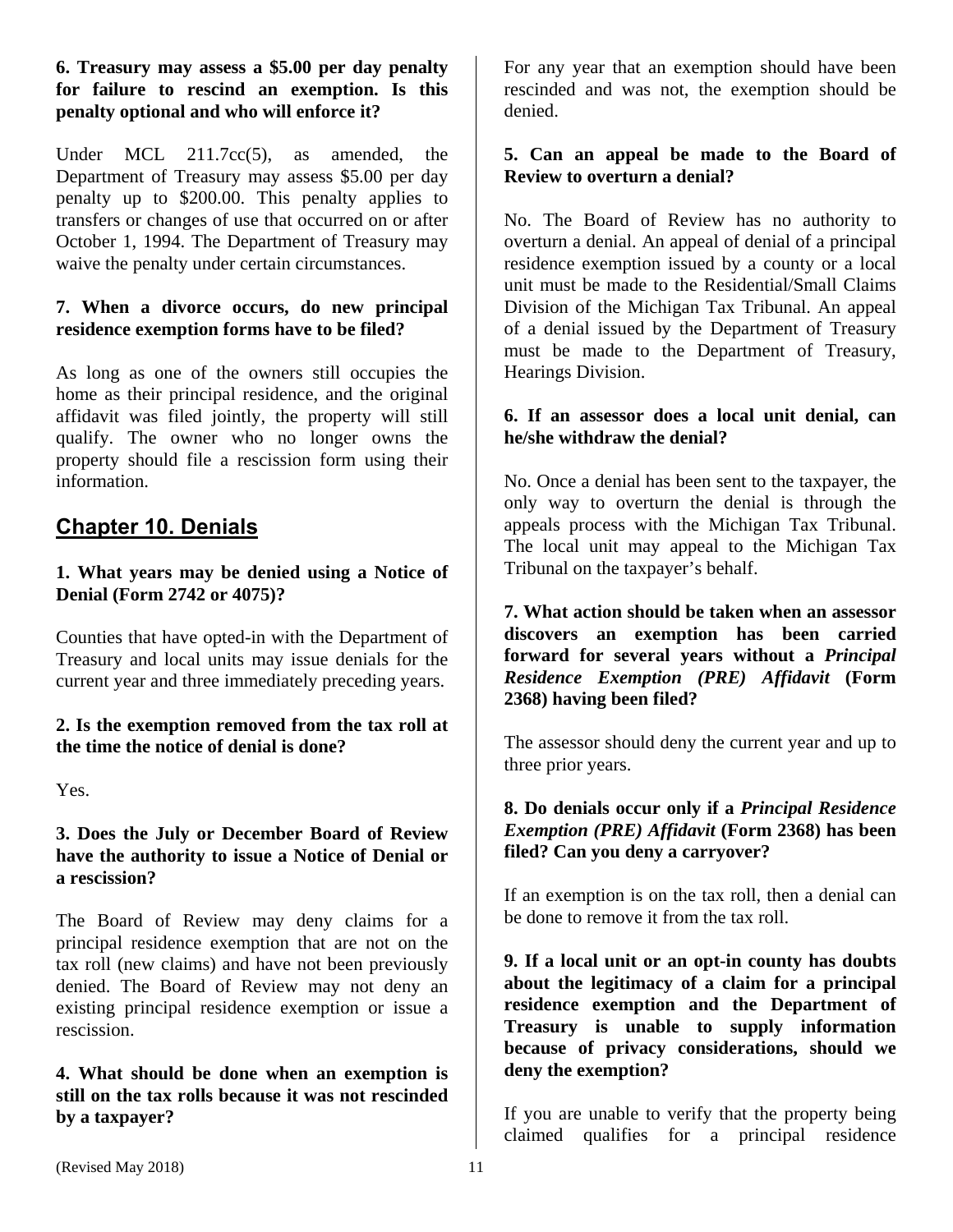exemption, you should deny the claim. The taxpayer may appeal to the Residential/Small Claims Division of the Michigan Tax Tribunal within 35 days of the denial. An appeal to the Michigan Tax Tribunal can be initiated by the timely filing of a petition. The petition must be a Michigan Tax Tribunal form or a form approved by the Michigan Tax Tribunal. Michigan Tax Tribunal forms are available at www.michigan.gov/taxtrib. You can print the form (i.e., Petition for Denial of Exemption for Principal Residence/Qualified Agricultural) and mail the completed form to:

Michigan Tax Tribunal PO Box 30232 Lansing, MI 48909

or complete the form online and submit it electronically, if provided for by the Tribunal.

# **Chapter 11. Denial Appeals**

#### **1. If my exemption is denied, may I appeal the decision?**

Yes. If the Department of Treasury denies your principal residence exemption, you may request an informal hearing with the Department of Treasury, Hearings Division within 35 days of the denial. If the Hearings Division upholds the denial, you may appeal to the Residential/Small Claims Division of the Michigan Tax Tribunal within 35 days of Treasury's Final Decision. If the county or local unit denies your principal residence exemption, you may appeal to the Residential/Small Claims Division of the Michigan Tax Tribunal within 35 days of the denial. An appeal to the Michigan Tax Tribunal can be initiated by the timely filing of a petition. The petition must be a Michigan Tax Tribunal form or a form approved by the Michigan Tax Tribunal. Michigan Tax Tribunal forms are available at www.michigan.gov/taxtrib. You can print the form (i.e., Petition for Denial of Exemption for Principal Residence/Qualified Agricultural) and mail the completed form to:

Michigan Tax Tribunal PO Box 30232 Lansing, MI 48909

or complete the form online and submit electronically, if provided for by the Tribunal.

# **2. May a local unit assessor or treasurer, or a county treasurer appeal a denial issued by the Department of Treasury on the taxpayer's behalf?**

No. They may, however, submit written information supporting the claim on the owner's behalf within 35 calendar days of the date the denial is issued. The Department of Treasury will consider the submitted information, but it is not treated as an appeal.

#### **3. If an owner's exemption is reinstated as the result of an appeal of a denial, how are refunds issued?**

The local or county treasurer in possession of the tax roll issues the refund. The refund will include any interest or penalty the owner paid on nonprincipal residence taxes and is issued within 30 days of the date notice is received. Refunds will not accrue interest.

## **4. If I request a hearing from the Department of Treasury or the Michigan Tax Tribunal, does that extend the period of time in which I may pay my corrected tax bill with no penalty or interest?**

No. A request for hearing does not extend your payment period for any supplemental taxes. In addition, interest continues to accrue during the appeal process.

# **5. What happens with land divisions that create parcels that end up with prior taxes due because of principal residence exemption errors?**

The owners should be re-billed using appropriate parcel identification numbers.

# **Chapter 12. Board of Review**

# **1. What may be appealed to the Board of Review (BOR)?**

An owner who owned and occupied a principal residence on May 1 for taxes levied before January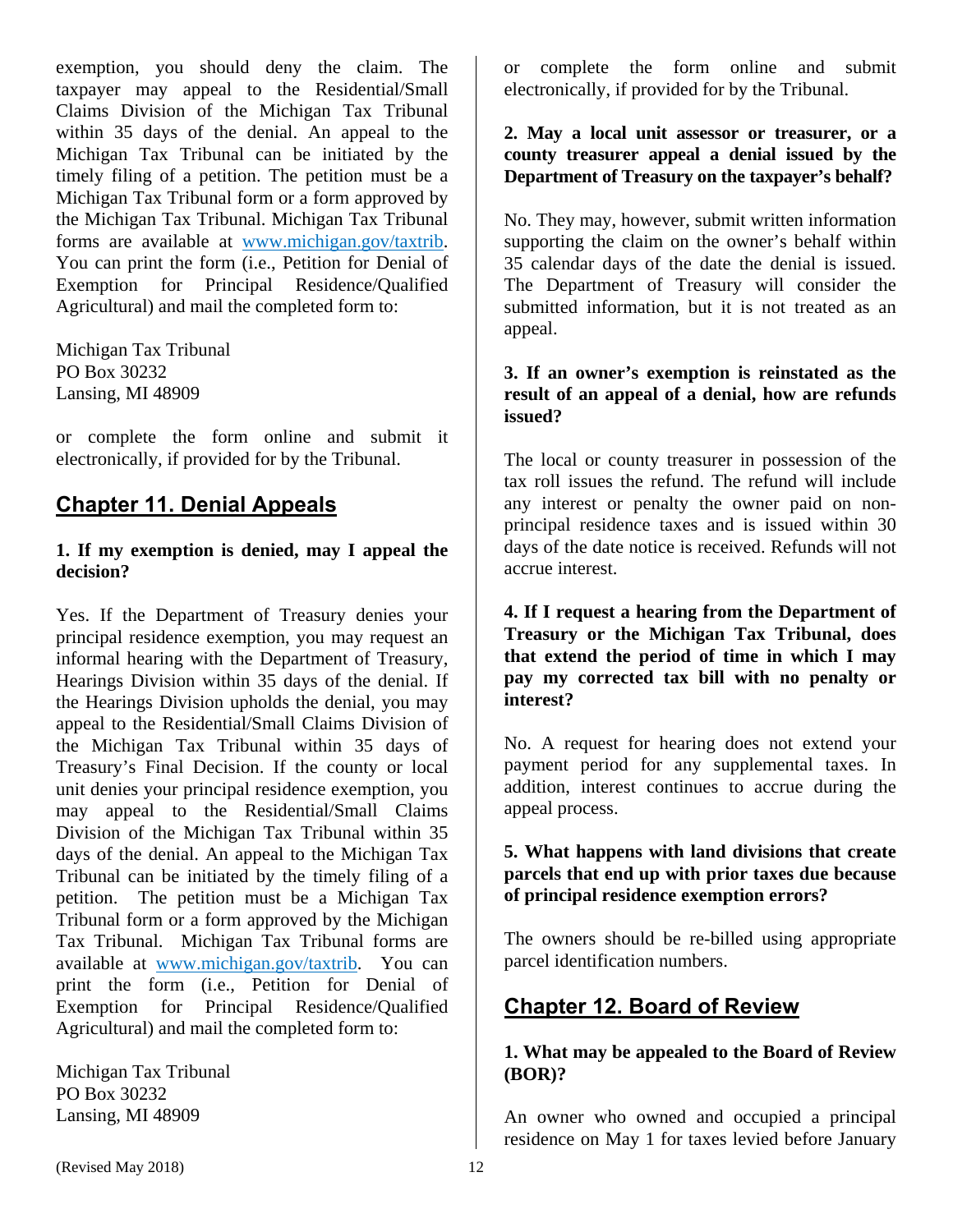1, 2012 for which the exemption was not on the tax roll may file an appeal with the July board of review or December board of review in the year for which the exemption was claimed or the immediately succeeding 3 years. For taxes levied after December 31, 2011, an owner who owned and occupied a principal residence on June 1 or November 1 for which the exemption was not on the tax roll may file an appeal with the July board of review or December board of review in the year for which the exemption was claimed or the immediately succeeding 3 years.

# **2. If I filed my affidavit timely, but my local government misplaced my form, may I appeal?**

Yes. You may appeal to the local Board of Review during the year of the claim or the next succeeding 3 years. You may appeal by mail or in person by submitting a claim for exemption. (Example: A claim for exemption in 2010 may be appealed to the July or December Board of Review in any year from 2010 to 2013.)

# **3. If a property owner wishes to appeal to the December Board of Review, by what date must the local assessor's office receive the appeal?**

The appeal must be received at least 5 days prior to the date the Board of Review is set to convene.

Contact the local assessor's office for date and times.

# **4. May a township convene a Board of Review in July to consider principal residence exemption appeals when no summer tax is levied?**

In STC bulletin #15 of 1997, the State Tax Commission gave the following answer: *At the July board of review, a local unit may consider appeals of principal residence exemptions and qualified agricultural property exemptions, which were not on the tax roll even if the unit does not have a summer tax. The State Tax Commission recommends that all assessing units hold a July board of review, even if there is no summer levy of local school operating taxes, if there is principal residence or qualified agricultural property exemption business.* 

# **5**. **May the local assessor or Board of Review deny an existing principal residence exemption?**

Starting in 1995, if the local assessor has reason to believe that a principal residence exemption should not be granted, the assessor must either deny the exemption for the current year or provide the Department of Treasury with the reasons for denial so the Department of Treasury may formally deny the exemption. **The Board of Review may** *not* **deny an existing principal residence exemption.** 

However, claims for principal residence exemption that are not on the tax roll (new claims) and have not previously been denied may be appealed to the Board of Review.

# **6. May the assessor appeal to the July or December Board of Review without an affidavit from the owner?**

An appeal to the July or December Board of Review may be done in person or in writing. However, to appeal to the board for a principal residence exemption, the owner must complete and submit Form 2368. If the assessor has an affidavit which was not posted to the tax roll in either the current year or 3 preceding years, it may be presented to the July or December Board of Review as a written appeal.

**7. A taxpayer inquires at the local assessor's office as to why they did not receive their 2000 principal residence exemption. Upon researching, the assessor finds out that he was supposed to take the request to the December 2003 Board of Review, but did not. What can the local assessor do to correct the error or omission?** 

There is no legislation that would allow anything to be done for the 2000 tax year. Principal residence exemptions *may not* be taken to the Board of Review as an error or omission.

# **8. Can principal residence exemption issues be addressed at the March Board of Review?**

No. Principal residence exemption issues can only be addressed at the July and December Boards of Review.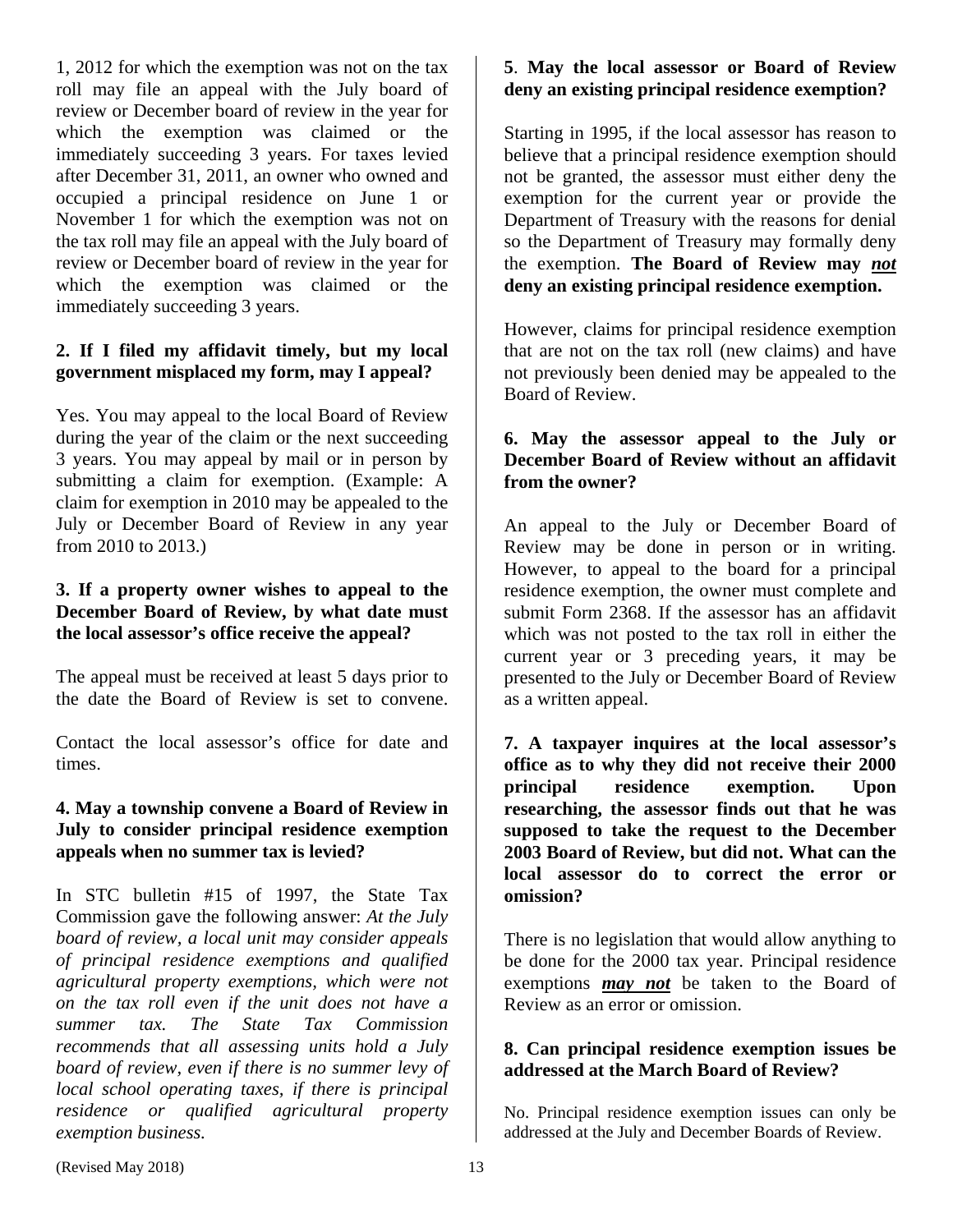**9. If the owner disagrees with the decision of the Board of Review to deny a principal residence exemption claim that was not on the tax roll, does the owner have any further avenues for appeal?** 

The owner has the right to appeal the decision of the Board of Review to the Department of Treasury within 35 days of the board's decision.

# **Chapter 13. Corrective Billing Procedures**

#### **1. How can the county treasurer prove the taxpayer received the supplemental tax bill to start counting the 60 days in which the taxpayer may pay with no additional interest?**

There is a premise that if a bill is placed in the United States Postal System, the bill was received. If the supplemental tax bill was mailed to the last known address used to mail the taxpayer's property tax bills, then the burden of proof is on the taxpayer to prove that the supplemental tax bill was not received. Generally, the Department of Treasury will allow a reasonable amount of time for delivery by mail. The 35 days to request an informal conference will begin on that date. Delays in United States mail delivery that is not the fault of a taxpayer will be allowed if substantiated by the taxpayer. Acceptable proof includes the date of the postmark on the envelope or proof that the denial notice was mailed to an address other than the last known address of the taxpayer at the time the denial notice was mailed.

## **2. I purchased my home on May 16, 2011 and the Department of Treasury denied the seller's exemption for 2010 and 2011 on June 13, 2011. Am I responsible for the additional taxes on my home?**

(Revised May 2018) 14 No. Under MCL 211.7cc, if the property has been transferred to a bona fide purchaser before additional taxes were billed to the seller as a result of the denial of a claim for exemption, the taxes, interest, and penalties shall not be a lien on the property and shall not be billed to the bona fide purchaser The local tax collecting unit in possession of the tax roll notifies the Department of Treasury who then assesses the owner who claimed the

exemption for the tax, interest, and penalties accruing as a result of the denial of the claim for exemption In other words, the seller is responsible for all additional taxes, interest and penalties due for years up to and including the year of the sale if the purchaser is a bona fide purchaser.

In order for the Department to bill the seller, the tax collecting unit in possession of the tax roll must submit a *Request to Bill Seller Following a PRE Denial* (Form 4816), which can be found at www.michigan.gov/PRE.

# **3. Would a denial call for an immediate change of the tax roll, just as a Michigan Tax Tribunal order does?**

Yes. When a denial is issued, the assessor must immediately change the tax roll, unless the assessor is in possession of a valid claim filed by a subsequent owner. The local or county treasurer, depending on who has possession of the roll, must issue either a corrected or supplemental tax bill for the additional non-principal residence taxes within thirty days. *See question #4 in this section for additional information.* 

## **4. As the county treasurer, we were advised not to bill taxpayers based on the Department of Treasury's denial listing without checking with the local assessor first. How do we know when to issue a supplemental tax bill?**

There are four instances where the tax should not be billed based on a Department of Treasury denial. This information should come from the local assessor or county equalization director. The four instances are:

- A. The assessor has received a timely filed claim for exemption from the buyer and the Department of Treasury is denying the seller. Or the assessor has received a timely filed claim from the seller and the Department of Treasury is denying the buyer.
- B. The name on the denial notice does not match the name on record for the owner indicating that the parcel number or revenue share code could be wrong.
- C. The principal residence exemption is being denied for property classified as agricultural and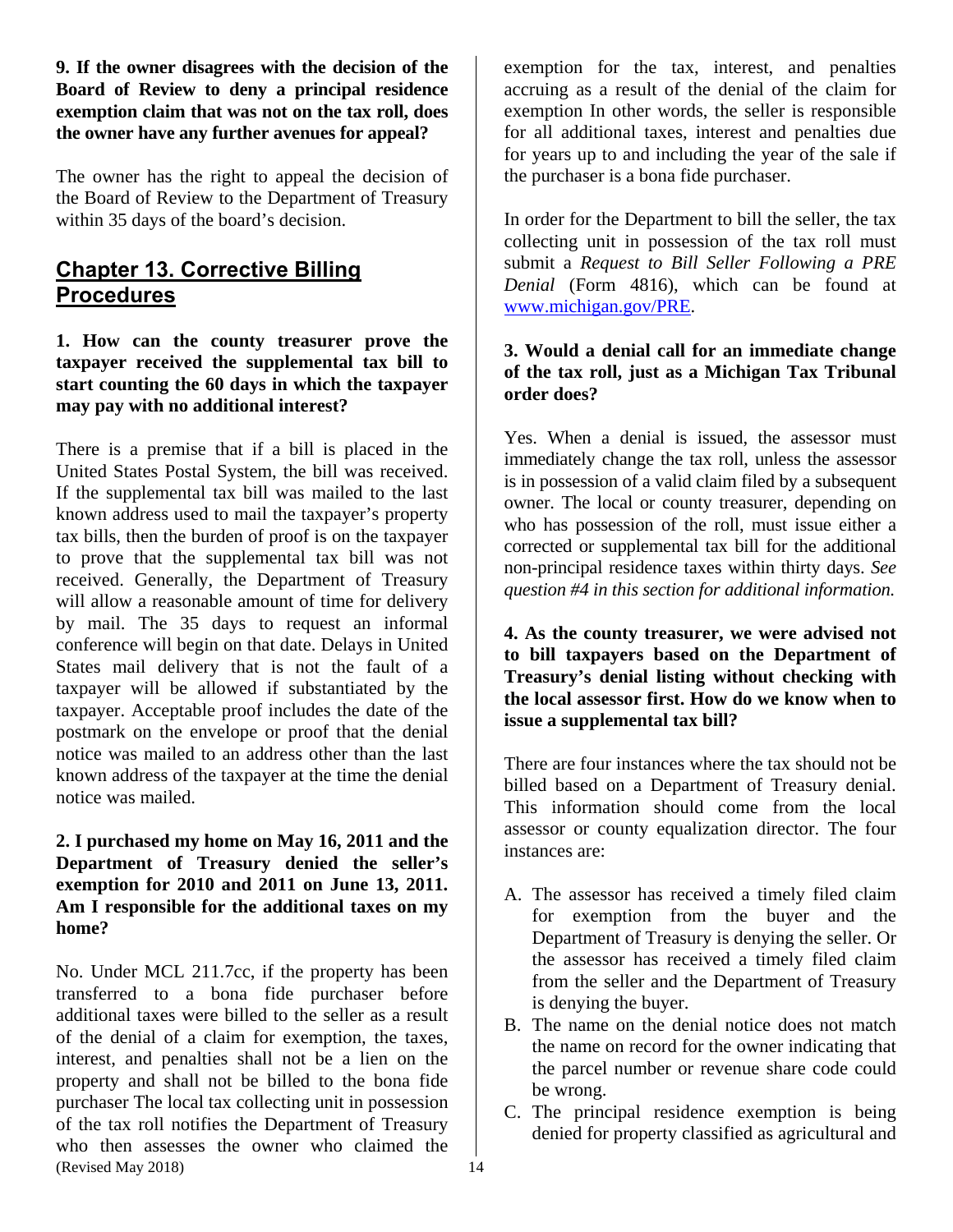an exemption for qualified agricultural property has been claimed.

D. The property has been transferred to a bona fide purchaser.

There has to be communication between the local assessor, local treasurer, and county treasurer. The treasurers should verify information with the local assessor before issuing a corrected or supplemental tax bill as a result of a denial notice. If the Department of Treasury issued the denial notice, the county treasurer should submit a summary of the action taken (i.e.: date billed, amount billed, reasons for not billing, etc.)

## **5. What information must be submitted to the Department of Treasury with a bona fide purchase?**

In order for the Department of Treasury to bill, submit a completed *Request to Bill Seller Following a PRE Denial* (Form 4816) and provide the relevant deeds and information requested on the Form 4816. The form can be found at www.michigan.gov/PRE.

## **6. Would a Quit Claim Deed with a good sales price qualify as a bona fide purchase?**

Yes. The sale must be an arms length transaction for fair market value.

**7. The Department of Treasury has stated in the past that a quit claim deed did not qualify as a bona fide purchase. However, other state information said the criterion was "valuable consideration." If a Quit Claim Deed included "valuable consideration," or a considerable dollar amount, would that be considered a bona fide purchase?** 

Yes, as long as the "valuable consideration" was equal to the fair market value of the property.

# **8. How far back can a bona fide purchase be billed for non-principal residence exemption taxes?**

For all years denied.

# **9. When the assessor notifies the county treasurer to bill the non-principal residence exemption tax, should the assessor provide the treasurer with the name of the purchaser?**

Assessors should notify the county treasurer to bill and give the applicable treasurer all available information. If it is a bona fide purchase, the required information should be included.

**10. When billings are issued, does each tax year need to stand alone or can the denial be in 2003 and the tax bill be a combination of 2001, 2002 and 2003?** 

Taxes can be billed on the same bill, but they must be itemized. The taxpayer has the right to pay each year separately.

# **Chapter 14. Administrative Issues**

**1. Can counties that have opted to audit their own principal residence exemptions under MCL 211.7cc(10) operate only from the leads provided by the Department of Treasury, or can they do their own research and investigations?** 

Counties may use their own resources to investigate principal residence exemptions.

# **2. Where do I find principal residence exemption forms?**

Forms are available at www.michigan.gov/PRE**.** 

## **3. Do county treasurers or county equalization directors have the authority to deny principal residence exemptions?**

Yes. Counties that have opted to audit their own principal residence exemptions have the authority to deny principal residence exemption claims for the current year and the three immediately preceding years.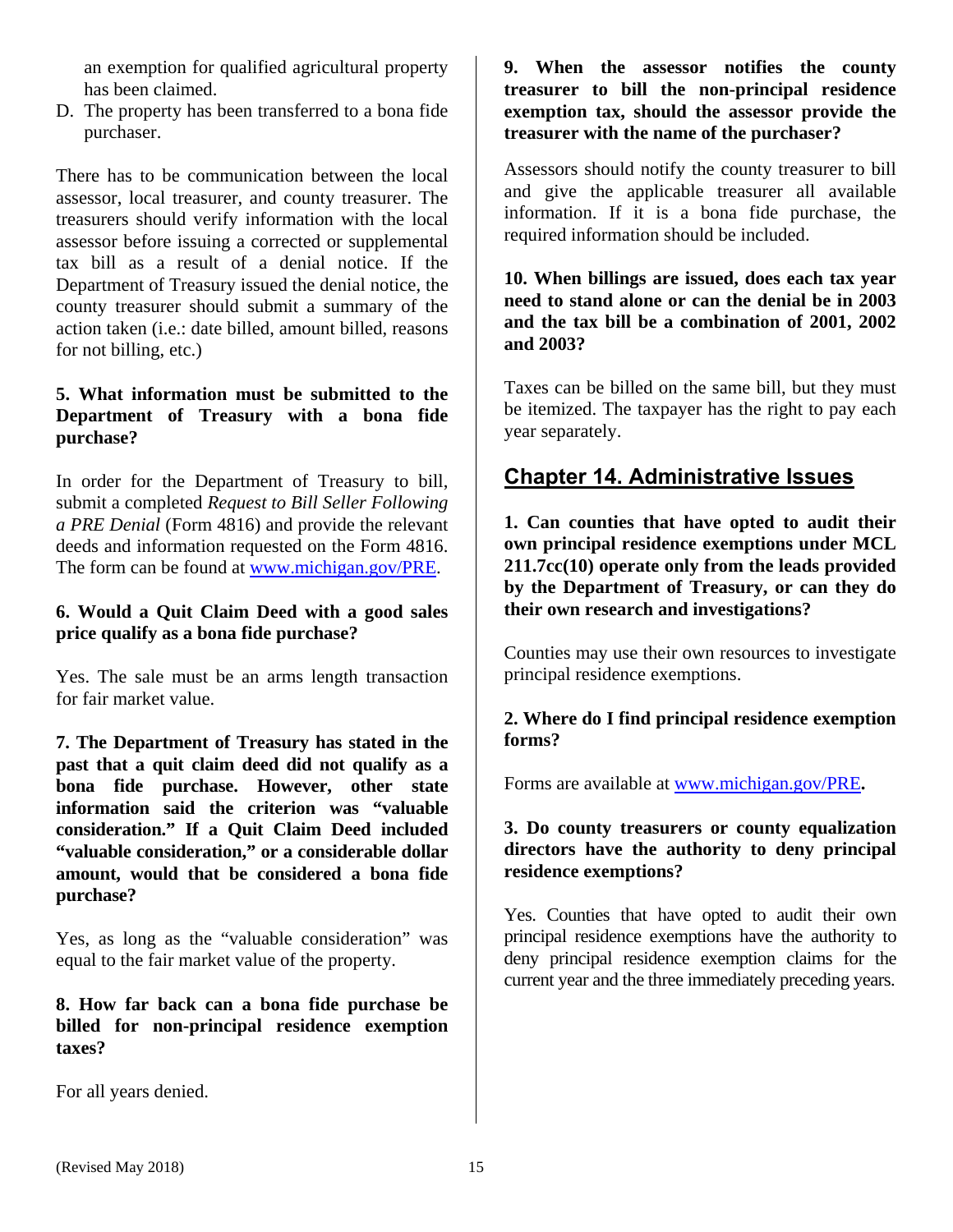4**. What action should be taken if an assessor discovers that a property was sold several years earlier and the exemption was erroneously carried forward?** 

Deny the exemption if a valid affidavit is not on file. An exemption may be denied for the current year and up to three years prior.

#### **5. If a 2001 tax year is denied and billed in 2004, and the taxpayer does not remit payment prior to the March 1, 2005, when does it become delinquent?**

The tax bill becomes delinquent on March 1, 2005, the year after the tax bill was issued.

**6. When billing denials, should we also bill for the 1% local administration fee that would have been on the original tax bill?** 

Yes. MCL 211.7cc does not effect the way other fees or penalties are billed.

## **7. If a county opted-in, do the local units within the county lose their ability to deny principal residence exemptions?**

No. Local units have the ability to deny principal residence exemptions whether or not their county opted-in.

## **8. Can a county that has opted-in deny information regarding principal residence exemptions to local units?**

When counties elected to opt-in, they took on leadership in auditing principal residence exemptions in that county. Best results would be achieved with county and local officials working together.

#### **9. When a county opts-in, will the procedure for local units to gain confidential information be to contact the county?**

Yes. However, before the county can disclose confidential information, the Department of Treasury must have approved signed disclosure form(s) on file for the person making the request.

# **10. If my county decides not to opt-in, how does that affect me as the local assessor?**

You will continue to audit the exemptions as before.

# **11. Define confidential information, be specific.**

All information gained from income tax records, (e.g., mailing address, filing status, residence status, social security numbers, etc.).

# **12. What is browsing?**

Browsing means to inspect confidential information obtained from tax records for purposes other than the administration of the principal residence exemption.

**13. Can principal residence exemption information be used to process other work within the office?** 

No.

**14. Is there a procedure for notifying the Department of Treasury of employees that no longer need access to confidential information because of a change in duties, or because they are no longer employed by the local unit or county government?**

Provide a written statement to the Department of Treasury, Disclosure Officer, that the person is no longer an employee, or that the employee's duties no longer include the need to access confidential information is sufficient.

**15. Would password protection for files be a sufficient safeguard in lieu of signed agreements?** 

No.

# **16. If an assessor calls the county treasurer's office for information, how will the treasurer know if the assessor has signed the disclosure form?**

The State will maintain a database of signed disclosure agreements.